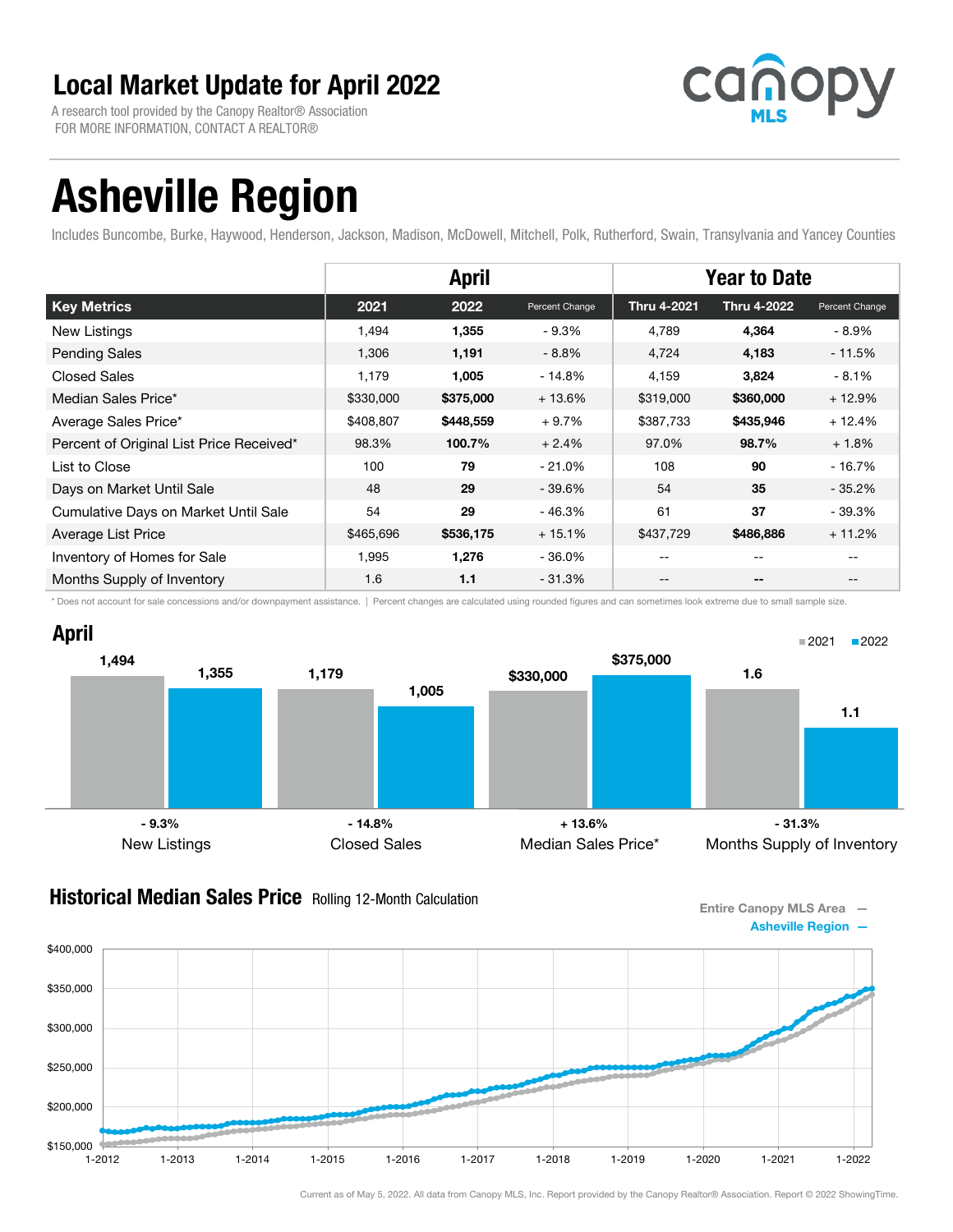A research tool provided by the Canopy Realtor® Association FOR MORE INFORMATION, CONTACT A REALTOR®



# City of Asheville

North Carolina

|                                          | <b>April</b> |           |                | <b>Year to Date</b> |                    |                |
|------------------------------------------|--------------|-----------|----------------|---------------------|--------------------|----------------|
| <b>Key Metrics</b>                       | 2021         | 2022      | Percent Change | Thru 4-2021         | <b>Thru 4-2022</b> | Percent Change |
| <b>New Listings</b>                      | 307          | 225       | - 26.7%        | 925                 | 722                | - 21.9%        |
| <b>Pending Sales</b>                     | 255          | 208       | - 18.4%        | 928                 | 699                | - 24.7%        |
| <b>Closed Sales</b>                      | 229          | 170       | $-25.8\%$      | 797                 | 658                | - 17.4%        |
| Median Sales Price*                      | \$400,000    | \$500,000 | $+25.0%$       | \$370,000           | \$450,000          | $+21.6%$       |
| Average Sales Price*                     | \$528,801    | \$609,662 | $+15.3%$       | \$486,899           | \$563,860          | $+15.8%$       |
| Percent of Original List Price Received* | 98.7%        | 103.0%    | $+4.4%$        | 97.7%               | 100.4%             | $+2.8%$        |
| List to Close                            | 88           | 67        | - 23.9%        | 101                 | 81                 | $-19.8%$       |
| Days on Market Until Sale                | 40           | 27        | $-32.5%$       | 48                  | 33                 | $-31.3%$       |
| Cumulative Days on Market Until Sale     | 42           | 27        | $-35.7%$       | 54                  | 34                 | $-37.0\%$      |
| Average List Price                       | \$586,113    | \$675,524 | $+15.3%$       | \$578,333           | \$638,899          | $+10.5%$       |
| Inventory of Homes for Sale              | 351          | 185       | - 47.3%        | --                  | --                 |                |
| Months Supply of Inventory               | 1.5          | 0.9       | - 40.0%        | --                  | --                 |                |

\* Does not account for sale concessions and/or downpayment assistance. | Percent changes are calculated using rounded figures and can sometimes look extreme due to small sample size.



#### **Historical Median Sales Price** Rolling 12-Month Calculation

Entire Canopy MLS Area — City of Asheville —

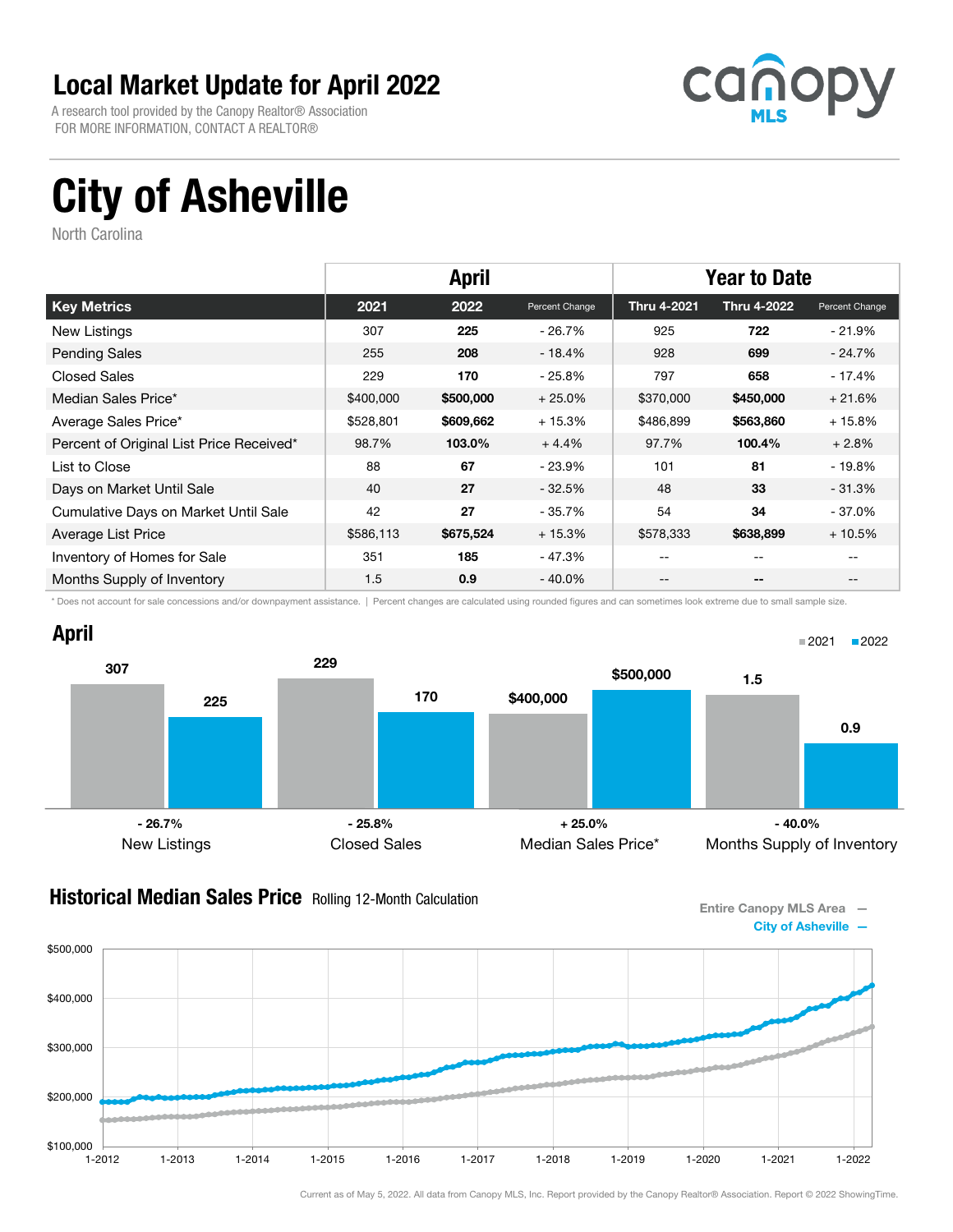A research tool provided by the Canopy Realtor® Association FOR MORE INFORMATION, CONTACT A REALTOR®



# City of Hendersonville

North Carolina

|                                          | <b>April</b> |           |                | <b>Year to Date</b> |                    |                |
|------------------------------------------|--------------|-----------|----------------|---------------------|--------------------|----------------|
| <b>Key Metrics</b>                       | 2021         | 2022      | Percent Change | <b>Thru 4-2021</b>  | <b>Thru 4-2022</b> | Percent Change |
| New Listings                             | 167          | 140       | - 16.2%        | 518                 | 436                | - 15.8%        |
| <b>Pending Sales</b>                     | 153          | 117       | $-23.5%$       | 524                 | 415                | $-20.8%$       |
| <b>Closed Sales</b>                      | 133          | 104       | $-21.8%$       | 428                 | 400                | - 6.5%         |
| Median Sales Price*                      | \$315,000    | \$385,500 | $+22.4%$       | \$313,950           | \$367,875          | $+17.2%$       |
| Average Sales Price*                     | \$372,894    | \$422,039 | $+13.2%$       | \$359,733           | \$427,548          | $+18.9%$       |
| Percent of Original List Price Received* | 99.2%        | 102.7%    | $+3.5%$        | 98.0%               | 100.8%             | $+2.9%$        |
| List to Close                            | 94           | 71        | $-24.5%$       | 99                  | 85                 | $-14.1%$       |
| Days on Market Until Sale                | 42           | 16        | $-61.9\%$      | 47                  | 25                 | - 46.8%        |
| Cumulative Days on Market Until Sale     | 51           | 17        | $-66.7%$       | 56                  | 29                 | $-48.2%$       |
| Average List Price                       | \$428,661    | \$527,997 | $+23.2%$       | \$380,860           | \$458,642          | $+20.4%$       |
| Inventory of Homes for Sale              | 169          | 104       | - 38.5%        | --                  | --                 |                |
| Months Supply of Inventory               | 1.3          | 0.9       | $-30.8\%$      | --                  | --                 | $- -$          |

\* Does not account for sale concessions and/or downpayment assistance. | Percent changes are calculated using rounded figures and can sometimes look extreme due to small sample size.



#### **Historical Median Sales Price** Rolling 12-Month Calculation

Entire Canopy MLS Area — City of Hendersonville —

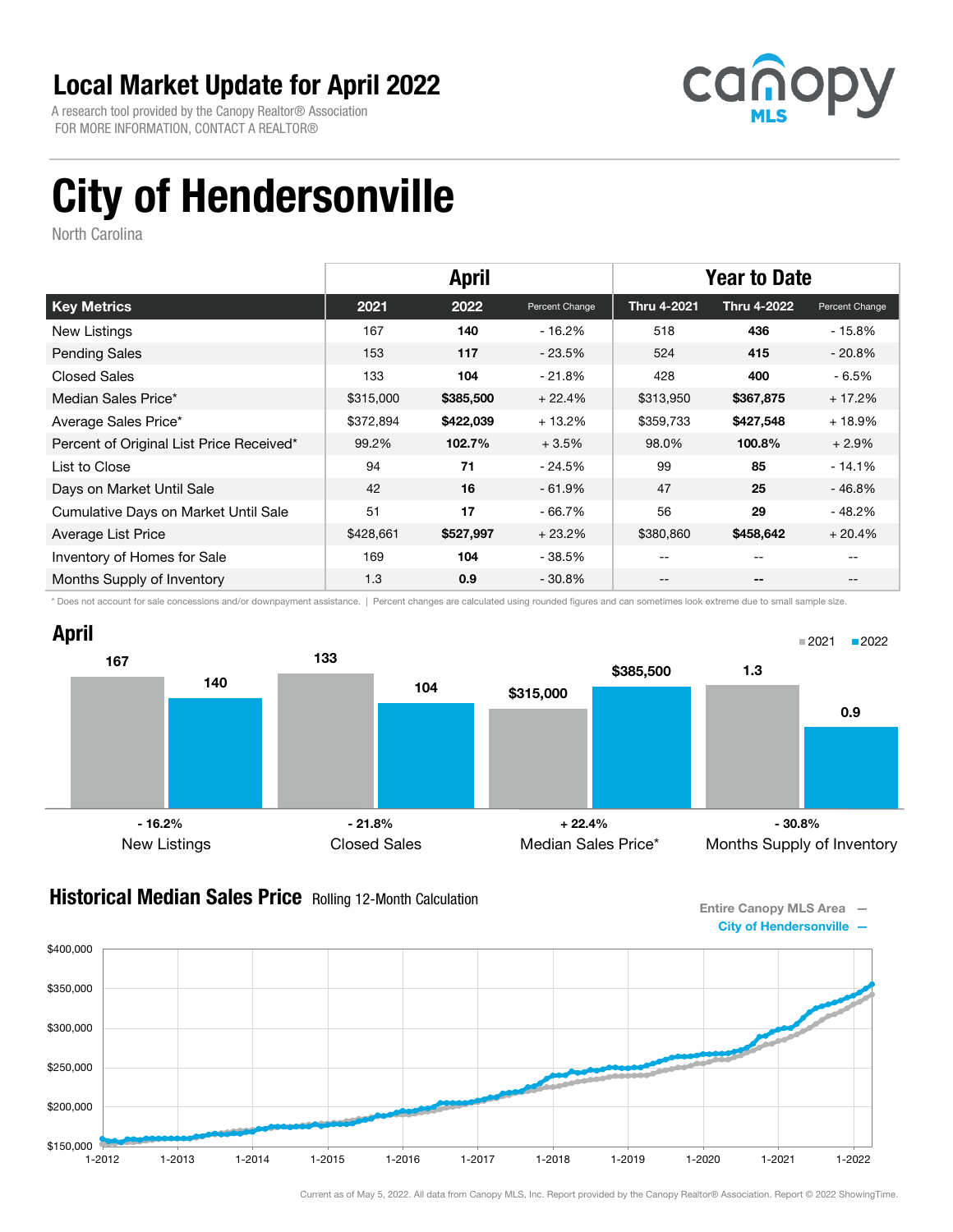A research tool provided by the Canopy Realtor® Association FOR MORE INFORMATION, CONTACT A REALTOR®



## Buncombe County

North Carolina

|                                          | <b>April</b> |           |                | <b>Year to Date</b> |                    |                |
|------------------------------------------|--------------|-----------|----------------|---------------------|--------------------|----------------|
| <b>Key Metrics</b>                       | 2021         | 2022      | Percent Change | <b>Thru 4-2021</b>  | <b>Thru 4-2022</b> | Percent Change |
| New Listings                             | 567          | 484       | $-14.6%$       | 1,758               | 1,537              | - 12.6%        |
| <b>Pending Sales</b>                     | 477          | 426       | $-10.7%$       | 1,735               | 1,522              | $-12.3%$       |
| <b>Closed Sales</b>                      | 436          | 348       | $-20.2\%$      | 1,519               | 1,366              | $-10.1%$       |
| Median Sales Price*                      | \$385,000    | \$450,000 | $+16.9%$       | \$365,000           | \$425,000          | $+16.4%$       |
| Average Sales Price*                     | \$493,698    | \$567,274 | $+14.9%$       | \$467,274           | \$528,398          | $+13.1%$       |
| Percent of Original List Price Received* | 99.0%        | 102.3%    | $+3.3%$        | 97.8%               | 99.8%              | $+2.0%$        |
| List to Close                            | 98           | 74        | - 24.5%        | 104                 | 89                 | $-14.4%$       |
| Days on Market Until Sale                | 46           | 27        | $-41.3%$       | 49                  | 32                 | $-34.7\%$      |
| Cumulative Days on Market Until Sale     | 49           | 27        | - 44.9%        | 55                  | 33                 | $-40.0\%$      |
| Average List Price                       | \$563,683    | \$639,347 | $+13.4%$       | \$536,484           | \$593,270          | $+10.6%$       |
| Inventory of Homes for Sale              | 664          | 385       | $-42.0%$       |                     | --                 |                |
| Months Supply of Inventory               | 1.5          | 0.9       | $-40.0\%$      | --                  | --                 |                |

\* Does not account for sale concessions and/or downpayment assistance. | Percent changes are calculated using rounded figures and can sometimes look extreme due to small sample size.



#### **Historical Median Sales Price** Rolling 12-Month Calculation

Entire Canopy MLS Area — Buncombe County —

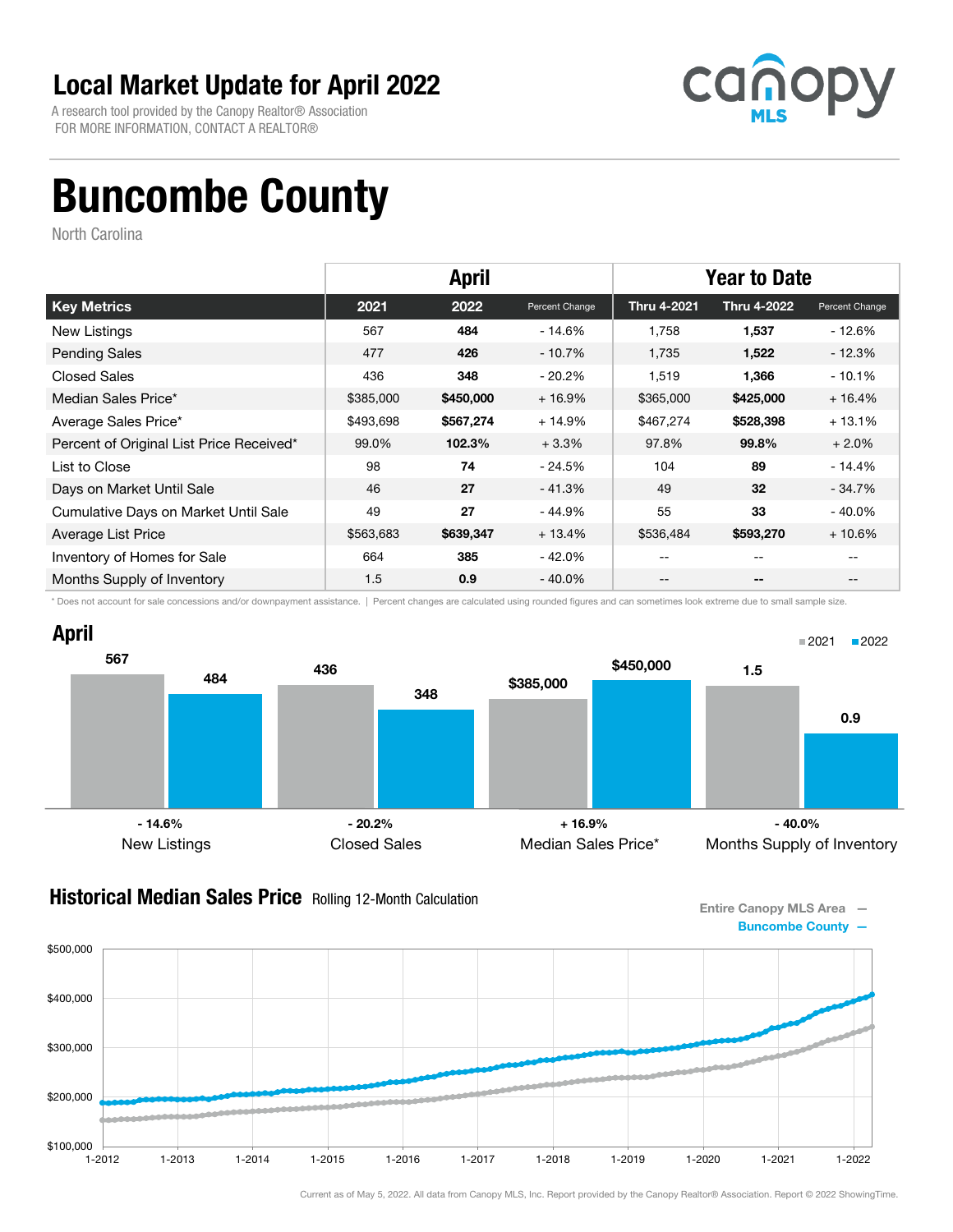A research tool provided by the Canopy Realtor® Association FOR MORE INFORMATION, CONTACT A REALTOR®



# Burke County

North Carolina

|                                          | <b>April</b> |           |                | <b>Year to Date</b> |                    |                |
|------------------------------------------|--------------|-----------|----------------|---------------------|--------------------|----------------|
| <b>Key Metrics</b>                       | 2021         | 2022      | Percent Change | <b>Thru 4-2021</b>  | <b>Thru 4-2022</b> | Percent Change |
| New Listings                             | 90           | 90        | $0.0\%$        | 318                 | 330                | $+3.8%$        |
| <b>Pending Sales</b>                     | 77           | 95        | $+23.4%$       | 316                 | 335                | $+6.0\%$       |
| <b>Closed Sales</b>                      | 79           | 85        | $+7.6%$        | 288                 | 302                | $+4.9%$        |
| Median Sales Price*                      | \$199,500    | \$205,000 | $+2.8%$        | \$190,000           | \$220,000          | $+15.8%$       |
| Average Sales Price*                     | \$259,794    | \$249,924 | $-3.8%$        | \$231,256           | \$250,103          | $+8.1%$        |
| Percent of Original List Price Received* | 98.0%        | 100.8%    | $+2.9%$        | 97.8%               | 97.9%              | $+0.1%$        |
| List to Close                            | 75           | 78        | $+4.0%$        | 82                  | 87                 | $+6.1%$        |
| Days on Market Until Sale                | 25           | 29        | $+16.0%$       | 31                  | 34                 | $+9.7%$        |
| Cumulative Days on Market Until Sale     | 31           | 27        | $-12.9%$       | 36                  | 32                 | $-11.1%$       |
| Average List Price                       | \$285,608    | \$285,054 | $-0.2%$        | \$252,642           | \$288,783          | $+14.3%$       |
| Inventory of Homes for Sale              | 106          | 66        | - 37.7%        | --                  | $- -$              |                |
| Months Supply of Inventory               | 1.5          | 0.8       | - 46.7%        | --                  | --                 |                |

\* Does not account for sale concessions and/or downpayment assistance. | Percent changes are calculated using rounded figures and can sometimes look extreme due to small sample size.



#### **Historical Median Sales Price** Rolling 12-Month Calculation

Entire Canopy MLS Area — Burke County —

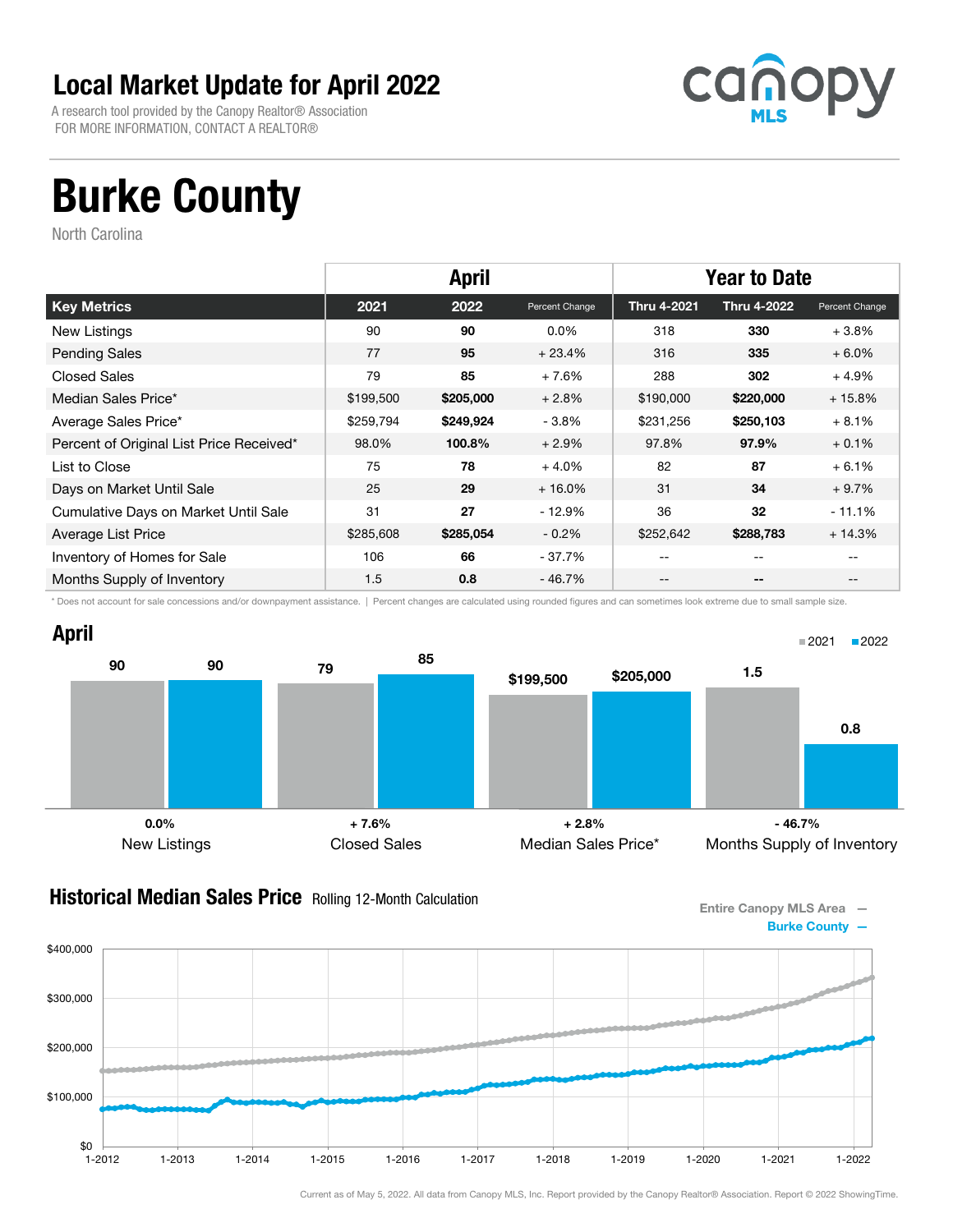A research tool provided by the Canopy Realtor® Association FOR MORE INFORMATION, CONTACT A REALTOR®



# Haywood County

North Carolina

|                                          | <b>April</b> |           |                | <b>Year to Date</b> |                    |                |
|------------------------------------------|--------------|-----------|----------------|---------------------|--------------------|----------------|
| <b>Key Metrics</b>                       | 2021         | 2022      | Percent Change | <b>Thru 4-2021</b>  | <b>Thru 4-2022</b> | Percent Change |
| New Listings                             | 175          | 138       | $-21.1\%$      | 503                 | 417                | - 17.1%        |
| <b>Pending Sales</b>                     | 146          | 109       | $-25.3%$       | 455                 | 377                | $-17.1%$       |
| <b>Closed Sales</b>                      | 113          | 98        | $-13.3%$       | 387                 | 369                | - 4.7%         |
| Median Sales Price*                      | \$301,000    | \$302,500 | $+0.5%$        | \$295,000           | \$323,000          | $+9.5%$        |
| Average Sales Price*                     | \$345,423    | \$366,883 | $+6.2%$        | \$339,920           | \$370,969          | $+9.1%$        |
| Percent of Original List Price Received* | 99.0%        | 99.5%     | $+0.5%$        | 96.3%               | 97.8%              | $+1.6%$        |
| List to Close                            | 95           | 76        | - 20.0%        | 100                 | 89                 | $-11.0\%$      |
| Days on Market Until Sale                | 43           | 34        | $-20.9\%$      | 46                  | 38                 | $-17.4%$       |
| Cumulative Days on Market Until Sale     | 52           | 35        | $-32.7\%$      | 50                  | 41                 | $-18.0\%$      |
| Average List Price                       | \$364,600    | \$454,571 | $+24.7%$       | \$369,226           | \$394,638          | $+6.9%$        |
| Inventory of Homes for Sale              | 234          | 154       | - 34.2%        | --                  | --                 |                |
| Months Supply of Inventory               | 1.9          | 1.4       | $-26.3\%$      | --                  | --                 |                |

\* Does not account for sale concessions and/or downpayment assistance. | Percent changes are calculated using rounded figures and can sometimes look extreme due to small sample size.



#### **Historical Median Sales Price** Rolling 12-Month Calculation



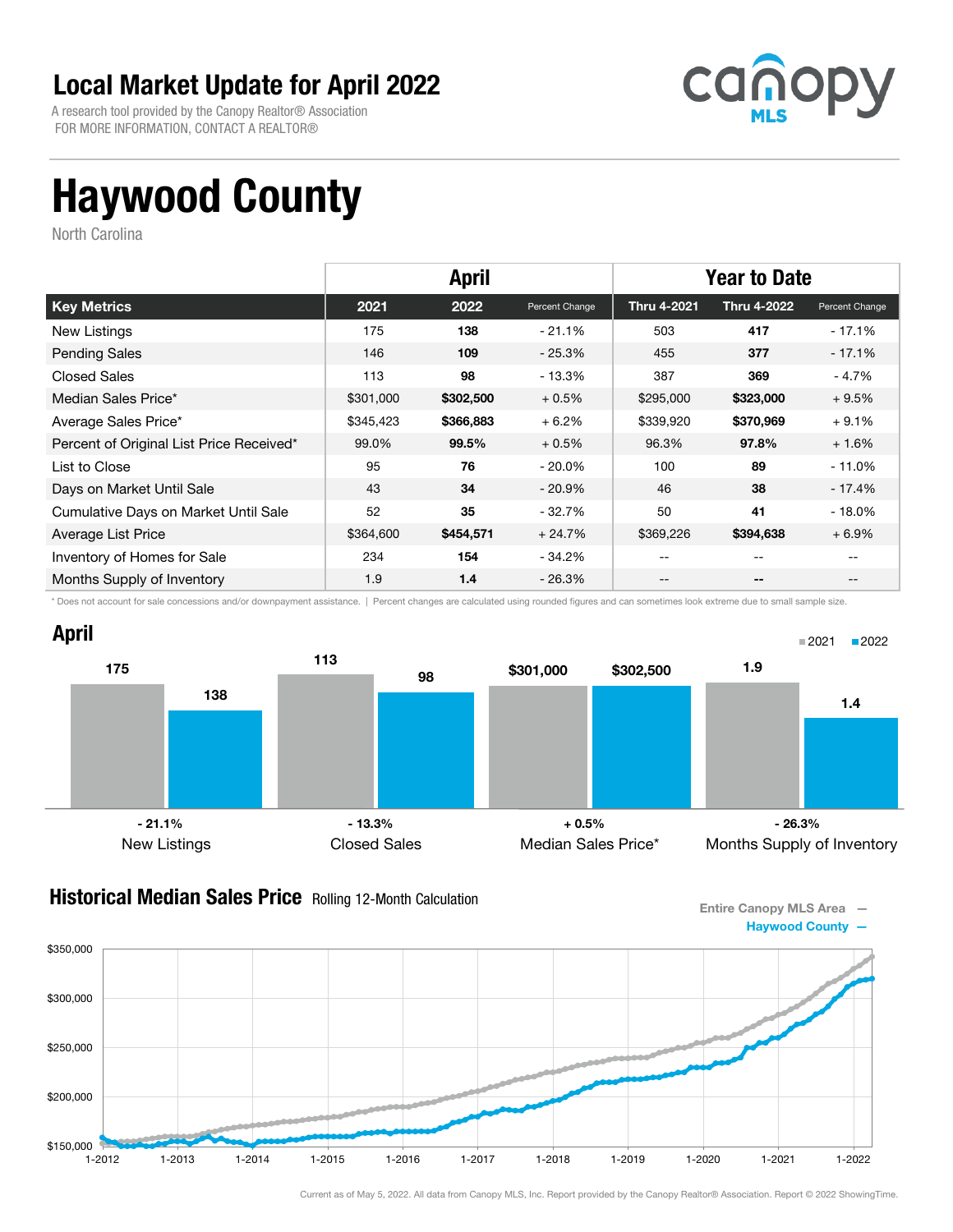A research tool provided by the Canopy Realtor® Association FOR MORE INFORMATION, CONTACT A REALTOR®



## Henderson County

North Carolina

|                                          |           | <b>April</b> |                | <b>Year to Date</b> |                    |                |
|------------------------------------------|-----------|--------------|----------------|---------------------|--------------------|----------------|
| <b>Key Metrics</b>                       | 2021      | 2022         | Percent Change | <b>Thru 4-2021</b>  | <b>Thru 4-2022</b> | Percent Change |
| New Listings                             | 266       | 225          | $-15.4%$       | 868                 | 738                | - 15.0%        |
| <b>Pending Sales</b>                     | 248       | 195          | $-21.4%$       | 876                 | 703                | - 19.7%        |
| <b>Closed Sales</b>                      | 222       | 183          | - 17.6%        | 705                 | 673                | - 4.5%         |
| Median Sales Price*                      | \$344,500 | \$403,423    | $+17.1%$       | \$333,826           | \$375,000          | $+12.3%$       |
| Average Sales Price*                     | \$397,263 | \$444,161    | $+11.8%$       | \$384,222           | \$425,813          | $+10.8%$       |
| Percent of Original List Price Received* | 99.9%     | 102.2%       | $+2.3%$        | 98.3%               | 100.6%             | $+2.3%$        |
| List to Close                            | 93        | 73           | - 21.5%        | 96                  | 85                 | $-11.5%$       |
| Days on Market Until Sale                | 41        | 16           | $-61.0\%$      | 47                  | 26                 | $-44.7%$       |
| Cumulative Days on Market Until Sale     | 50        | 17           | $-66.0\%$      | 55                  | 29                 | - 47.3%        |
| Average List Price                       | \$433,278 | \$573,900    | $+32.5%$       | \$403,486           | \$487,374          | $+20.8%$       |
| Inventory of Homes for Sale              | 270       | 182          | - 32.6%        | --                  | --                 |                |
| Months Supply of Inventory               | 1.2       | 0.9          | $-25.0\%$      | --                  | --                 |                |

\* Does not account for sale concessions and/or downpayment assistance. | Percent changes are calculated using rounded figures and can sometimes look extreme due to small sample size.



#### **Historical Median Sales Price** Rolling 12-Month Calculation

Entire Canopy MLS Area — Henderson County —

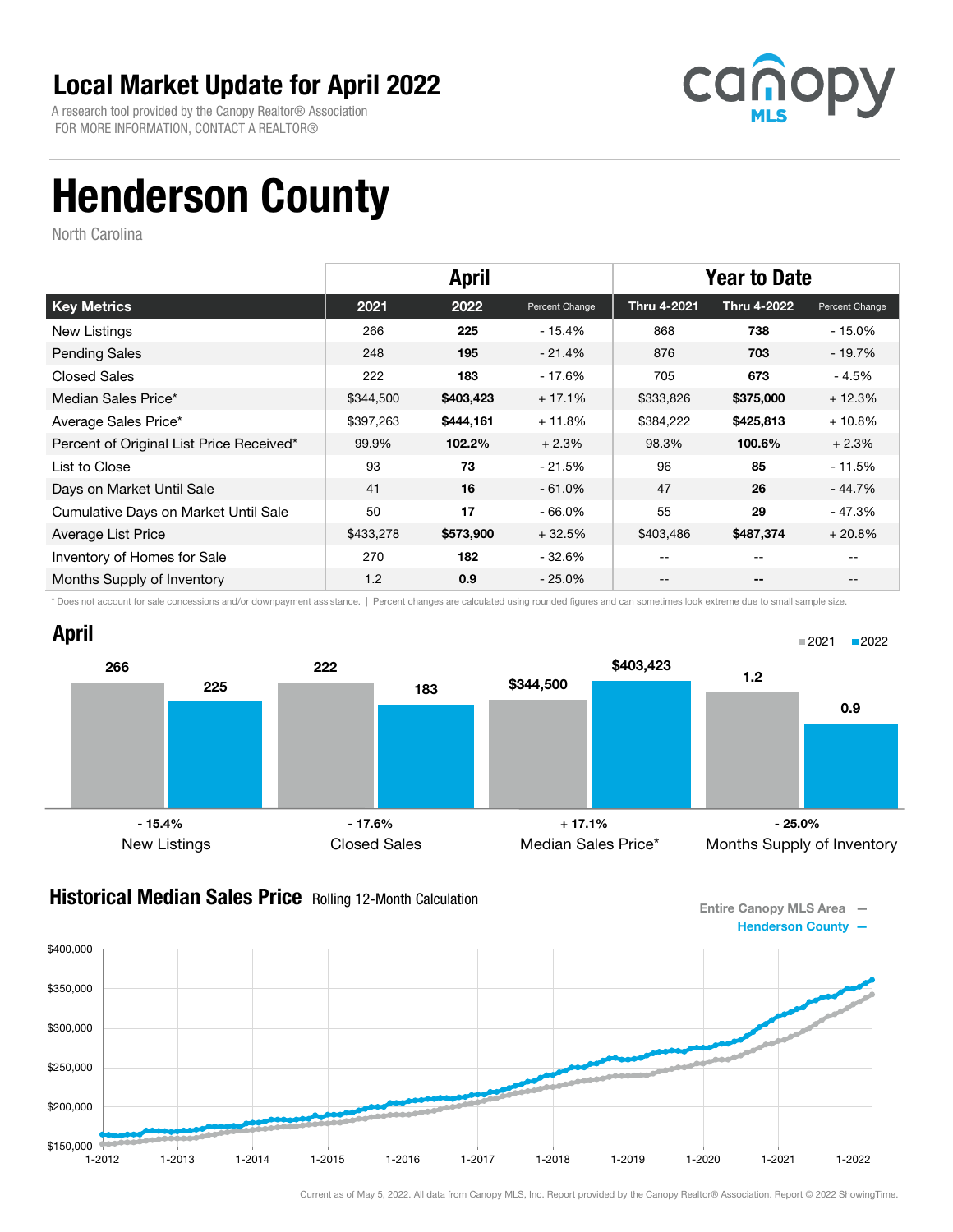A research tool provided by the Canopy Realtor® Association FOR MORE INFORMATION, CONTACT A REALTOR®



# Jackson County

North Carolina

|                                          | <b>April</b> |           |                | <b>Year to Date</b> |                    |                |
|------------------------------------------|--------------|-----------|----------------|---------------------|--------------------|----------------|
| <b>Key Metrics</b>                       | 2021         | 2022      | Percent Change | <b>Thru 4-2021</b>  | <b>Thru 4-2022</b> | Percent Change |
| <b>New Listings</b>                      | 42           | 34        | $-19.0\%$      | 128                 | 109                | $-14.8%$       |
| <b>Pending Sales</b>                     | 32           | 27        | - 15.6%        | 121                 | 99                 | $-18.2%$       |
| <b>Closed Sales</b>                      | 25           | 26        | $+4.0%$        | 119                 | 88                 | $-26.1%$       |
| Median Sales Price*                      | \$372,500    | \$336,950 | $-9.5%$        | \$296,500           | \$330,500          | $+11.5%$       |
| Average Sales Price*                     | \$440,924    | \$452,304 | $+2.6%$        | \$369,914           | \$425,997          | $+15.2%$       |
| Percent of Original List Price Received* | 98.2%        | 96.7%     | $-1.5%$        | 95.7%               | 96.5%              | $+0.8\%$       |
| List to Close                            | 121          | 87        | $-28.1%$       | 151                 | 95                 | $-37.1%$       |
| Days on Market Until Sale                | 71           | 49        | $-31.0\%$      | 95                  | 46                 | $-51.6%$       |
| Cumulative Days on Market Until Sale     | 78           | 51        | - 34.6%        | 107                 | 47                 | $-56.1%$       |
| Average List Price                       | \$527,487    | \$563,906 | $+6.9%$        | \$420,401           | \$522,603          | $+24.3%$       |
| Inventory of Homes for Sale              | 84           | 47        | - 44.0%        | --                  | --                 |                |
| Months Supply of Inventory               | 2.6          | 1.8       | $-30.8\%$      | --                  | --                 |                |

\* Does not account for sale concessions and/or downpayment assistance. | Percent changes are calculated using rounded figures and can sometimes look extreme due to small sample size.



#### **Historical Median Sales Price** Rolling 12-Month Calculation

Entire Canopy MLS Area — Jackson County —

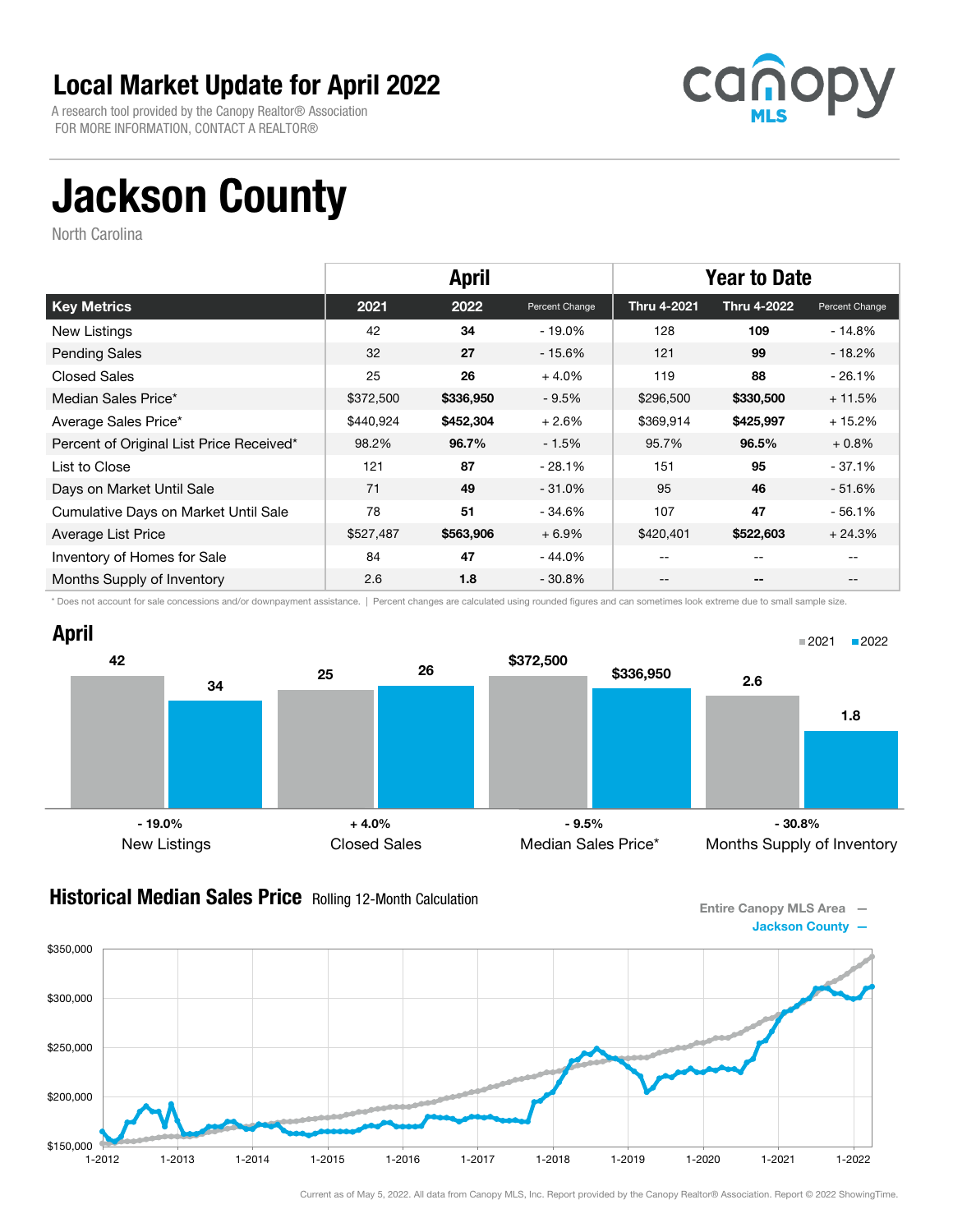A research tool provided by the Canopy Realtor® Association FOR MORE INFORMATION, CONTACT A REALTOR®



# Madison County

North Carolina

\$350,000

\$400,000

|                                          | <b>April</b> |           |                | <b>Year to Date</b> |                    |                |
|------------------------------------------|--------------|-----------|----------------|---------------------|--------------------|----------------|
| <b>Key Metrics</b>                       | 2021         | 2022      | Percent Change | Thru 4-2021         | <b>Thru 4-2022</b> | Percent Change |
| New Listings                             | 29           | 43        | $+48.3%$       | 107                 | 117                | $+9.3%$        |
| <b>Pending Sales</b>                     | 21           | 38        | $+81.0%$       | 95                  | 111                | $+16.8%$       |
| <b>Closed Sales</b>                      | 25           | 17        | $-32.0\%$      | 99                  | 96                 | $-3.0\%$       |
| Median Sales Price*                      | \$290,000    | \$283,505 | $-2.2%$        | \$311,834           | \$343,500          | $+10.2%$       |
| Average Sales Price*                     | \$357,309    | \$299,624 | $-16.1%$       | \$368,906           | \$402,986          | $+9.2%$        |
| Percent of Original List Price Received* | 99.0%        | 96.6%     | $-2.4%$        | 97.0%               | 97.1%              | $+0.1%$        |
| List to Close                            | 96           | 106       | $+10.4%$       | 128                 | 118                | - 7.8%         |
| Days on Market Until Sale                | 38           | 30        | $-21.1%$       | 74                  | 52                 | $-29.7%$       |
| Cumulative Days on Market Until Sale     | 40           | 29        | - 27.5%        | 69                  | 53                 | $-23.2%$       |
| Average List Price                       | \$392,832    | \$493,788 | $+25.7%$       | \$397,159           | \$443,652          | $+11.7%$       |
| Inventory of Homes for Sale              | 65           | 46        | - 29.2%        | --                  | --                 |                |
| Months Supply of Inventory               | 2.4          | 1.6       | - 33.3%        | --                  | $- -$              |                |

\* Does not account for sale concessions and/or downpayment assistance. | Percent changes are calculated using rounded figures and can sometimes look extreme due to small sample size.



#### **Historical Median Sales Price** Rolling 12-Month Calculation



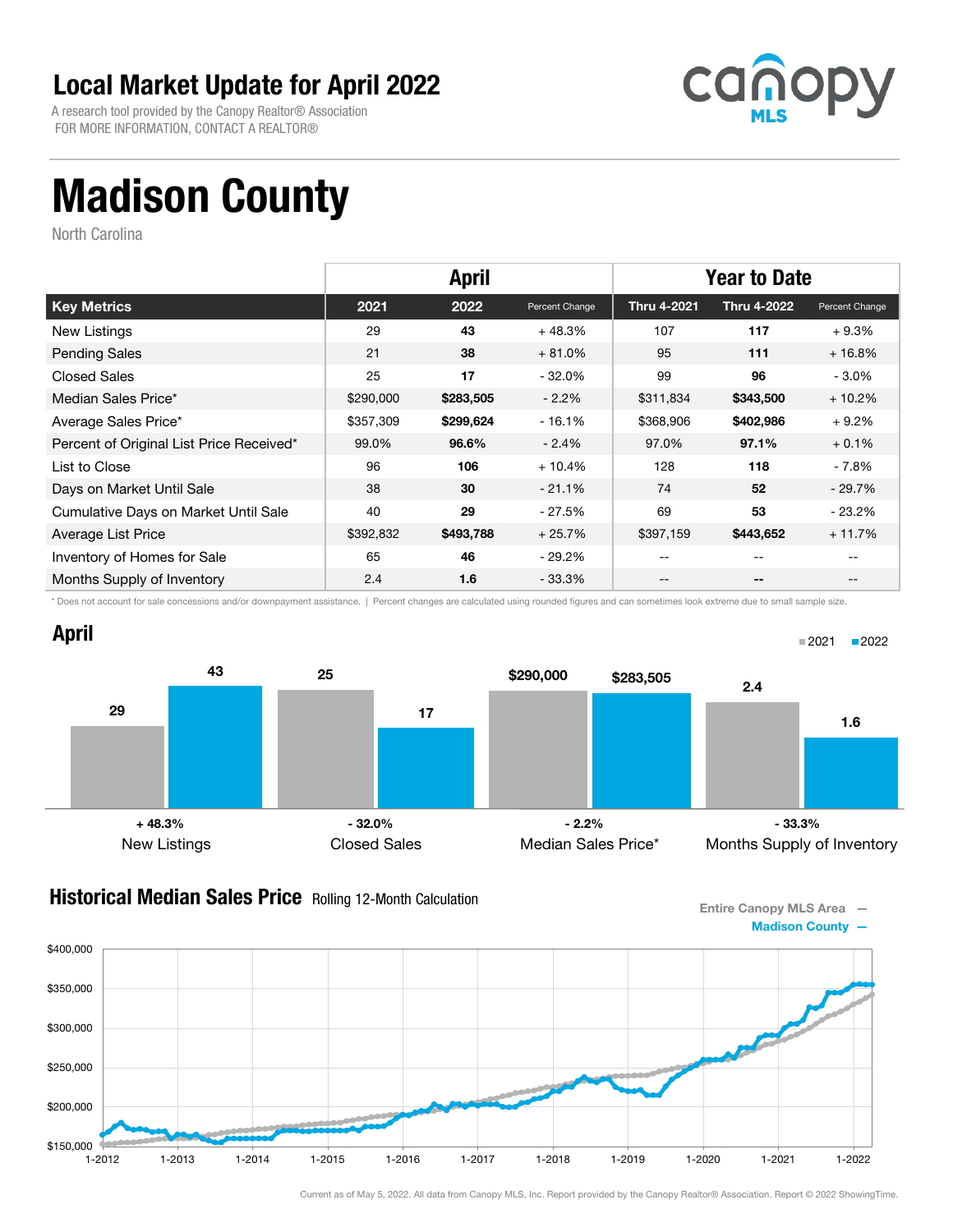A research tool provided by the Canopy Realtor® Association FOR MORE INFORMATION, CONTACT A REALTOR®



# McDowell County

North Carolina

|                                          | <b>April</b> |           |                | <b>Year to Date</b> |                    |                |
|------------------------------------------|--------------|-----------|----------------|---------------------|--------------------|----------------|
| <b>Key Metrics</b>                       | 2021         | 2022      | Percent Change | <b>Thru 4-2021</b>  | <b>Thru 4-2022</b> | Percent Change |
| <b>New Listings</b>                      | 53           | 54        | $+1.9%$        | 184                 | 169                | $-8.2\%$       |
| <b>Pending Sales</b>                     | 59           | 46        | $-22.0%$       | 184                 | 175                | $-4.9%$        |
| <b>Closed Sales</b>                      | 45           | 47        | $+4.4%$        | 157                 | 154                | $-1.9\%$       |
| Median Sales Price*                      | \$191,000    | \$285,000 | $+49.2%$       | \$200,000           | \$291,500          | $+45.8%$       |
| Average Sales Price*                     | \$272,436    | \$365,182 | $+34.0%$       | \$256,613           | \$405,074          | $+57.9%$       |
| Percent of Original List Price Received* | 98.1%        | 99.2%     | $+1.1%$        | 96.5%               | 96.6%              | $+0.1%$        |
| List to Close                            | 94           | 96        | $+2.1%$        | 101                 | 107                | $+5.9%$        |
| Days on Market Until Sale                | 35           | 39        | $+11.4%$       | 46                  | 48                 | $+4.3%$        |
| Cumulative Days on Market Until Sale     | 44           | 39        | $-11.4%$       | 55                  | 54                 | $-1.8\%$       |
| Average List Price                       | \$309,667    | \$512,222 | $+65.4%$       | \$284,066           | \$404,302          | $+42.3%$       |
| Inventory of Homes for Sale              | 73           | 48        | - 34.2%        | --                  | --                 |                |
| Months Supply of Inventory               | 1.7          | 1.1       | $-35.3\%$      | --                  | --                 |                |

\* Does not account for sale concessions and/or downpayment assistance. | Percent changes are calculated using rounded figures and can sometimes look extreme due to small sample size.



#### **Historical Median Sales Price** Rolling 12-Month Calculation

Entire Canopy MLS Area — McDowell County —

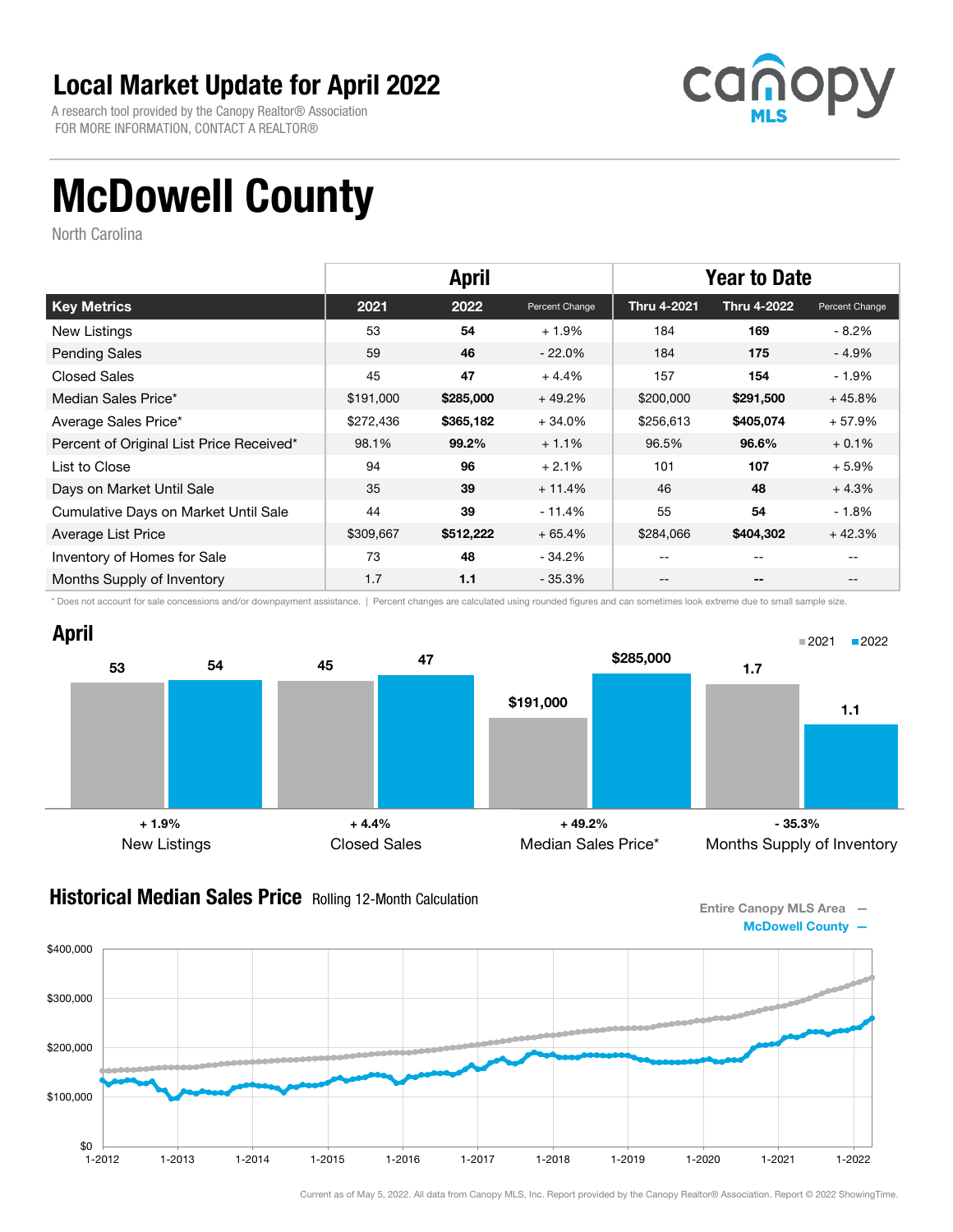A research tool provided by the Canopy Realtor® Association FOR MORE INFORMATION, CONTACT A REALTOR®



# Mitchell County

North Carolina

|                                          | <b>April</b> |           |                | <b>Year to Date</b> |                    |                |
|------------------------------------------|--------------|-----------|----------------|---------------------|--------------------|----------------|
| <b>Key Metrics</b>                       | 2021         | 2022      | Percent Change | <b>Thru 4-2021</b>  | <b>Thru 4-2022</b> | Percent Change |
| New Listings                             | 28           | 29        | $+3.6%$        | 72                  | 76                 | $+5.6%$        |
| <b>Pending Sales</b>                     | 17           | 22        | $+29.4%$       | 64                  | 64                 | $0.0\%$        |
| <b>Closed Sales</b>                      | 13           | 14        | $+7.7%$        | 62                  | 58                 | $-6.5%$        |
| Median Sales Price*                      | \$155,000    | \$327,500 | $+111.3%$      | \$207,500           | \$265,000          | $+27.7%$       |
| Average Sales Price*                     | \$290,500    | \$328,771 | $+13.2%$       | \$251,303           | \$308,538          | $+22.8%$       |
| Percent of Original List Price Received* | 84.4%        | 97.6%     | $+15.6%$       | 88.0%               | 94.7%              | $+7.6%$        |
| List to Close                            | 182          | 141       | - 22.5%        | 186                 | 134                | $-28.0\%$      |
| Days on Market Until Sale                | 106          | 86        | $-18.9\%$      | 118                 | 72                 | $-39.0\%$      |
| Cumulative Days on Market Until Sale     | 106          | 89        | $-16.0%$       | 139                 | 74                 | $-46.8%$       |
| Average List Price                       | \$302,076    | \$317,531 | $+5.1%$        | \$321,151           | \$323,368          | $+0.7%$        |
| Inventory of Homes for Sale              | 68           | 35        | - 48.5%        | --                  | --                 |                |
| Months Supply of Inventory               | 3.6          | 1.9       | - 47.2%        | --                  | --                 |                |

\* Does not account for sale concessions and/or downpayment assistance. | Percent changes are calculated using rounded figures and can sometimes look extreme due to small sample size.



#### **Historical Median Sales Price** Rolling 12-Month Calculation

Entire Canopy MLS Area — Mitchell County —

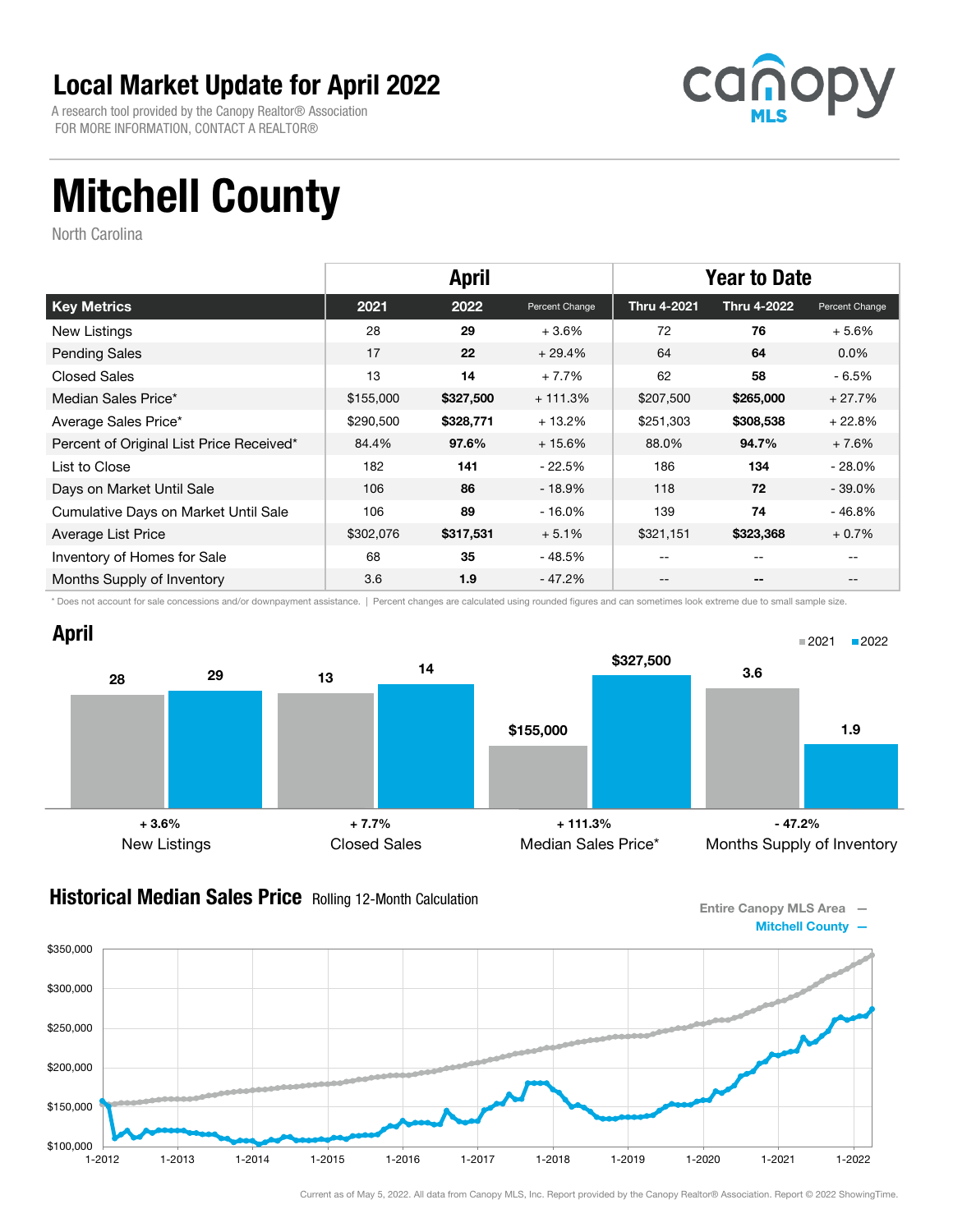A research tool provided by the Canopy Realtor® Association FOR MORE INFORMATION, CONTACT A REALTOR®



# Polk County

North Carolina

|                                          | <b>April</b> |           |                | <b>Year to Date</b> |                    |                |
|------------------------------------------|--------------|-----------|----------------|---------------------|--------------------|----------------|
| <b>Key Metrics</b>                       | 2021         | 2022      | Percent Change | <b>Thru 4-2021</b>  | <b>Thru 4-2022</b> | Percent Change |
| New Listings                             | 42           | 42        | $0.0\%$        | 157                 | 135                | $-14.0\%$      |
| <b>Pending Sales</b>                     | 39           | 35        | $-10.3%$       | 142                 | 117                | - 17.6%        |
| <b>Closed Sales</b>                      | 47           | 24        | - 48.9%        | 126                 | 104                | $-17.5%$       |
| Median Sales Price*                      | \$360,000    | \$433,500 | $+20.4%$       | \$329,495           | \$411,000          | $+24.7%$       |
| Average Sales Price*                     | \$453,454    | \$420,375 | $-7.3%$        | \$423,777           | \$511,536          | $+20.7%$       |
| Percent of Original List Price Received* | 95.3%        | 95.5%     | $+0.2%$        | 95.9%               | 95.0%              | $-0.9\%$       |
| List to Close                            | 119          | 108       | $-9.2%$        | 118                 | 99                 | $-16.1%$       |
| Days on Market Until Sale                | 68           | 56        | - 17.6%        | 63                  | 50                 | $-20.6\%$      |
| Cumulative Days on Market Until Sale     | 74           | 69        | $-6.8%$        | 62                  | 56                 | $-9.7%$        |
| Average List Price                       | \$492,289    | \$659,643 | $+34.0%$       | \$508,322           | \$608,926          | $+19.8%$       |
| Inventory of Homes for Sale              | 84           | 59        | - 29.8%        | --                  | --                 |                |
| Months Supply of Inventory               | 2.1          | 1.7       | - 19.0%        | --                  | $- -$              |                |

\* Does not account for sale concessions and/or downpayment assistance. | Percent changes are calculated using rounded figures and can sometimes look extreme due to small sample size.



#### **Historical Median Sales Price** Rolling 12-Month Calculation

Entire Canopy MLS Area — Polk County —

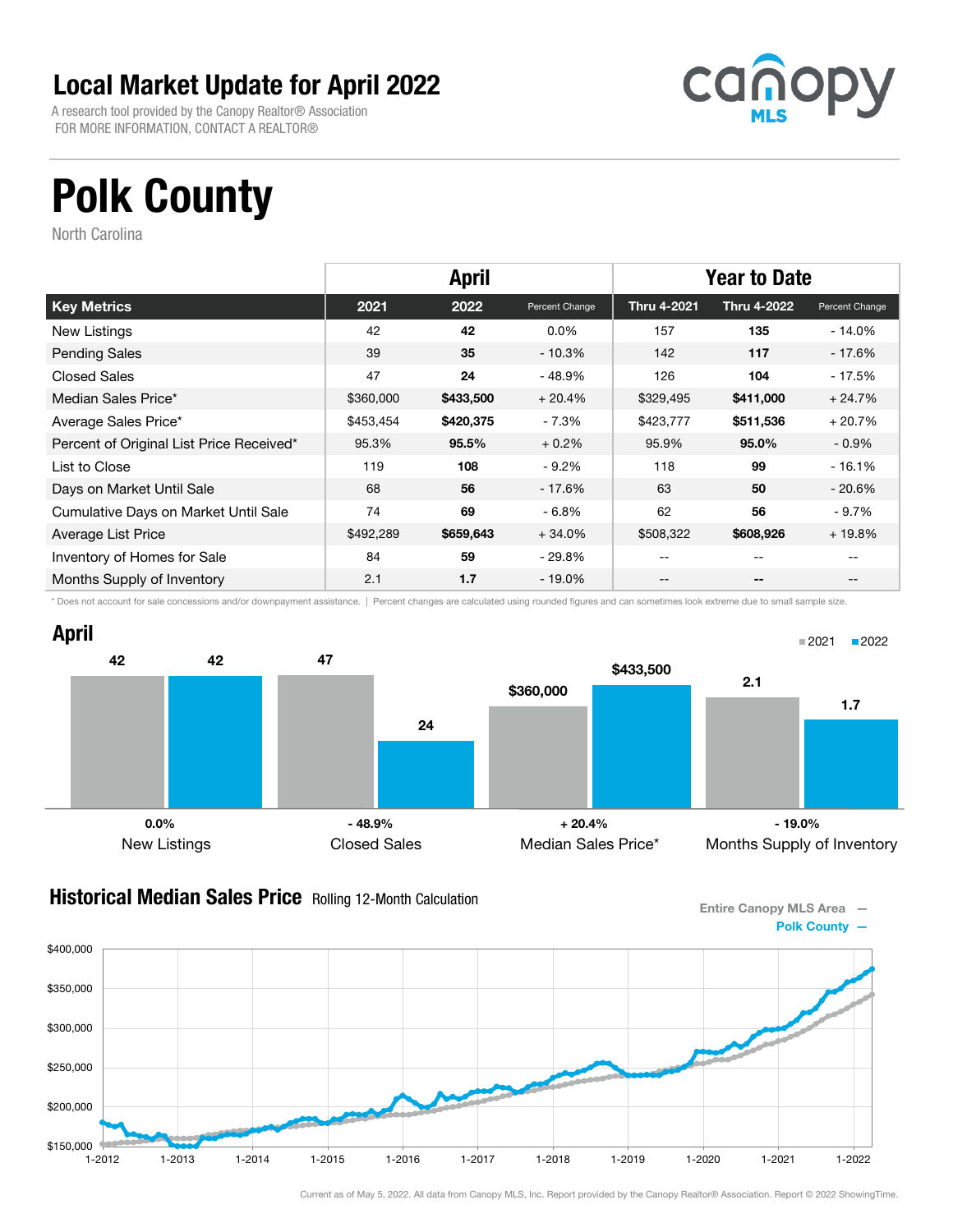A research tool provided by the Canopy Realtor® Association FOR MORE INFORMATION, CONTACT A REALTOR®



# Rutherford County

North Carolina

|                                          | <b>April</b> |           |                | <b>Year to Date</b> |                    |                |
|------------------------------------------|--------------|-----------|----------------|---------------------|--------------------|----------------|
| <b>Key Metrics</b>                       | 2021         | 2022      | Percent Change | <b>Thru 4-2021</b>  | <b>Thru 4-2022</b> | Percent Change |
| New Listings                             | 85           | 103       | $+21.2%$       | 313                 | 368                | $+17.6%$       |
| <b>Pending Sales</b>                     | 80           | 101       | $+26.3%$       | 328                 | 348                | $+6.1%$        |
| <b>Closed Sales</b>                      | 75           | 75        | $0.0\%$        | 305                 | 311                | $+2.0%$        |
| Median Sales Price*                      | \$265,000    | \$265,000 | $0.0\%$        | \$227,000           | \$240,000          | $+5.7%$        |
| Average Sales Price*                     | \$293,176    | \$337,209 | $+15.0%$       | \$280,127           | \$299,354          | $+6.9%$        |
| Percent of Original List Price Received* | 96.7%        | 98.2%     | $+1.6%$        | 96.2%               | 97.1%              | $+0.9\%$       |
| List to Close                            | 96           | 62        | - 35.4%        | 94                  | 77                 | $-18.1%$       |
| Days on Market Until Sale                | 57           | 21        | $-63.2\%$      | 51                  | 29                 | $-43.1%$       |
| Cumulative Days on Market Until Sale     | 65           | 21        | $-67.7%$       | 62                  | 31                 | $-50.0\%$      |
| Average List Price                       | \$309,033    | \$364,426 | $+17.9%$       | \$304,213           | \$336,898          | $+10.7%$       |
| Inventory of Homes for Sale              | 107          | 87        | - 18.7%        | --                  | $- -$              |                |
| Months Supply of Inventory               | 1.3          | 1.0       | $-23.1%$       | --                  | --                 | $- -$          |

\* Does not account for sale concessions and/or downpayment assistance. | Percent changes are calculated using rounded figures and can sometimes look extreme due to small sample size.



#### **Historical Median Sales Price** Rolling 12-Month Calculation

Entire Canopy MLS Area — Rutherford County —

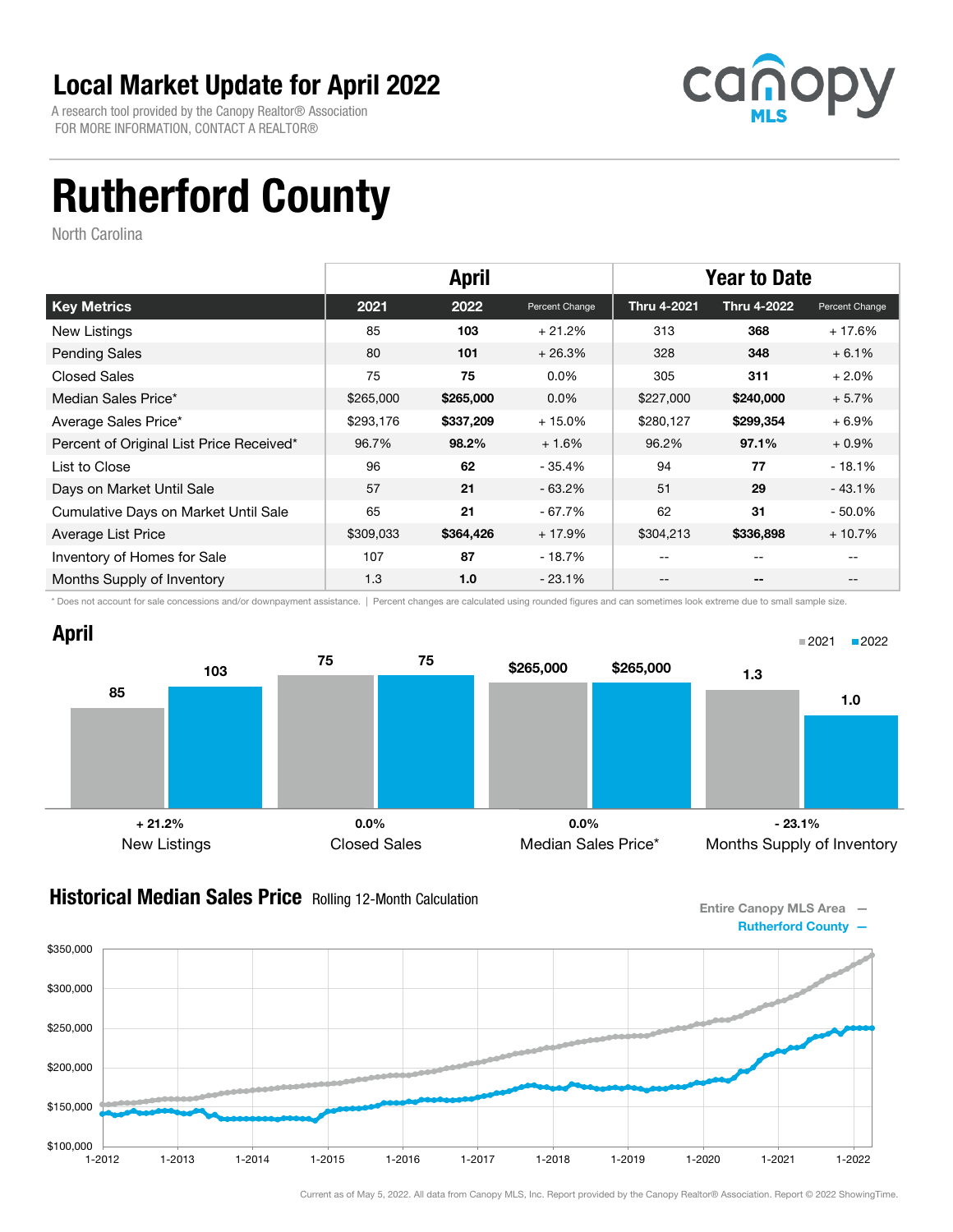A research tool provided by the Canopy Realtor® Association FOR MORE INFORMATION, CONTACT A REALTOR®



# Swain County

North Carolina

|                                          | <b>April</b> |           |                | <b>Year to Date</b> |                    |                   |
|------------------------------------------|--------------|-----------|----------------|---------------------|--------------------|-------------------|
| <b>Key Metrics</b>                       | 2021         | 2022      | Percent Change | <b>Thru 4-2021</b>  | <b>Thru 4-2022</b> | Percent Change    |
| New Listings                             | 2            | 15        | $+650.0%$      | 24                  | 41                 | $+70.8%$          |
| <b>Pending Sales</b>                     | 4            | 11        | $+175.0%$      | 30                  | 32                 | $+6.7%$           |
| <b>Closed Sales</b>                      | 8            | 7         | $-12.5%$       | 29                  | 21                 | $-27.6%$          |
| Median Sales Price*                      | \$275,000    | \$352,500 | $+28.2%$       | \$250,000           | \$350,000          | $+40.0%$          |
| Average Sales Price*                     | \$513,252    | \$392,679 | - 23.5%        | \$351,435           | \$381,988          | $+8.7%$           |
| Percent of Original List Price Received* | 94.7%        | $92.2\%$  | $-2.6%$        | 93.9%               | 94.7%              | $+0.9\%$          |
| List to Close                            | 156          | 101       | - 35.3%        | 156                 | 84                 | - 46.2%           |
| Days on Market Until Sale                | 111          | 47        | - 57.7%        | 94                  | 42                 | $-55.3%$          |
| Cumulative Days on Market Until Sale     | 111          | 51        | $-54.1%$       | 102                 | 43                 | $-57.8%$          |
| Average List Price                       | \$685,000    | \$396,460 | $-42.1%$       | \$335,555           | \$417,392          | $+24.4%$          |
| Inventory of Homes for Sale              | 12           | 23        | $+91.7%$       | --                  | $- -$              |                   |
| Months Supply of Inventory               | 1.5          | 3.7       | $+146.7%$      | --                  | $- -$              | $\qquad \qquad -$ |

\* Does not account for sale concessions and/or downpayment assistance. | Percent changes are calculated using rounded figures and can sometimes look extreme due to small sample size.



#### **Historical Median Sales Price** Rolling 12-Month Calculation

Entire Canopy MLS Area — Swain County —

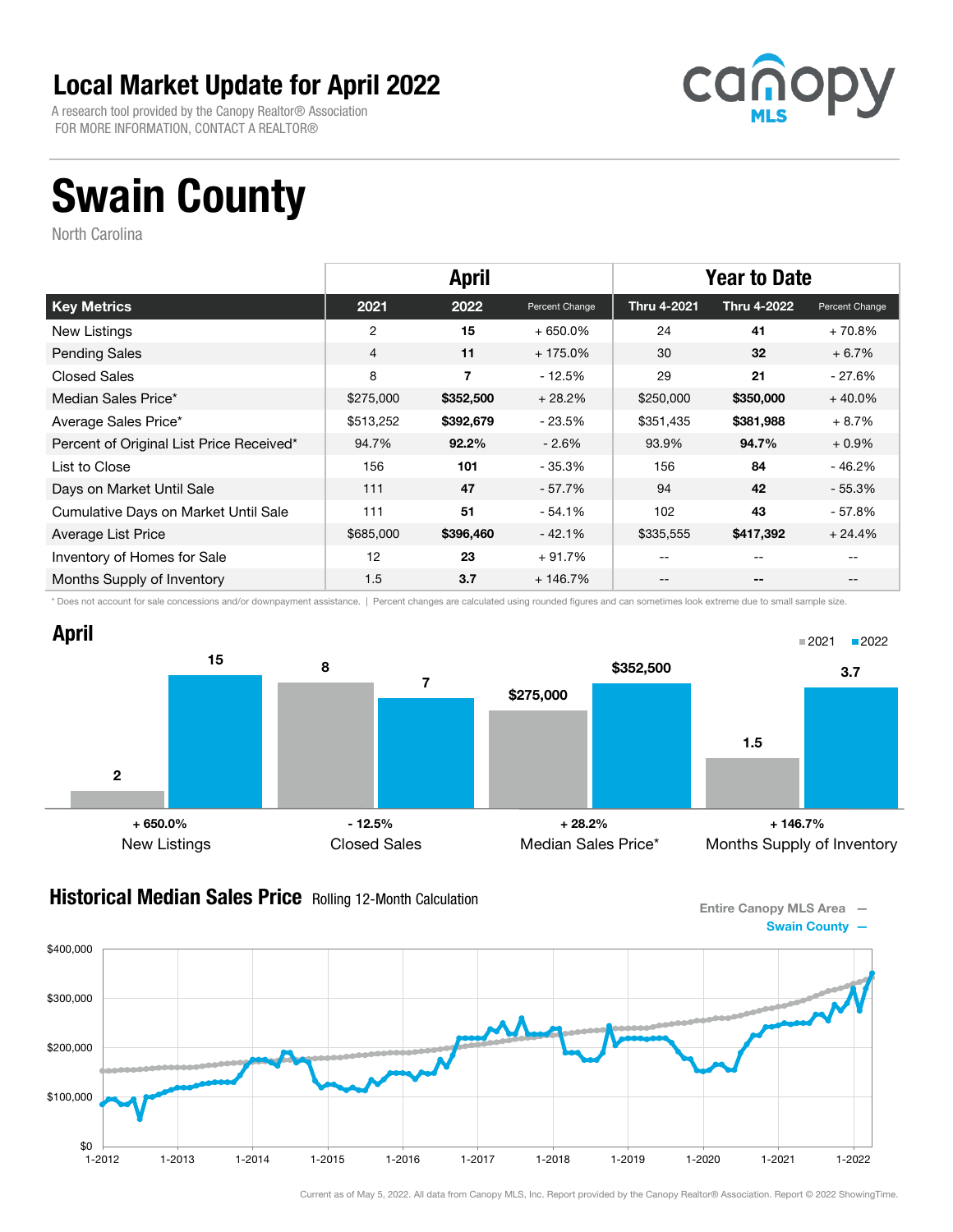A research tool provided by the Canopy Realtor® Association FOR MORE INFORMATION, CONTACT A REALTOR®



## Transylvania County

North Carolina

|                                          | <b>April</b> |           |                | <b>Year to Date</b> |                    |                |
|------------------------------------------|--------------|-----------|----------------|---------------------|--------------------|----------------|
| <b>Key Metrics</b>                       | 2021         | 2022      | Percent Change | <b>Thru 4-2021</b>  | <b>Thru 4-2022</b> | Percent Change |
| New Listings                             | 84           | 73        | - 13.1%        | 260                 | 229                | - 11.9%        |
| <b>Pending Sales</b>                     | 73           | 67        | $-8.2%$        | 258                 | 209                | $-19.0\%$      |
| <b>Closed Sales</b>                      | 60           | 55        | $-8.3%$        | 258                 | 181                | $-29.8%$       |
| Median Sales Price*                      | \$325,500    | \$430,000 | $+32.1%$       | \$367,500           | \$450,000          | $+22.4%$       |
| Average Sales Price*                     | \$405,965    | \$483,567 | $+19.1%$       | \$432,454           | \$516,342          | $+19.4%$       |
| Percent of Original List Price Received* | 96.6%        | 100.3%    | $+3.8%$        | 95.3%               | 97.4%              | $+2.2%$        |
| List to Close                            | 101          | 85        | - 15.8%        | 124                 | 94                 | $-24.2\%$      |
| Days on Market Until Sale                | 47           | 34        | - 27.7%        | 69                  | 46                 | $-33.3%$       |
| Cumulative Days on Market Until Sale     | 57           | 28        | $-50.9%$       | 81                  | 39                 | - 51.9%        |
| Average List Price                       | \$659,953    | \$525,187 | $-20.4\%$      | \$571,234           | \$547,296          | $-4.2%$        |
| Inventory of Homes for Sale              | 130          | 90        | - 30.8%        | --                  | --                 |                |
| Months Supply of Inventory               | 1.7          | 1.5       | - 11.8%        | --                  | --                 |                |

\* Does not account for sale concessions and/or downpayment assistance. | Percent changes are calculated using rounded figures and can sometimes look extreme due to small sample size.



#### **Historical Median Sales Price** Rolling 12-Month Calculation

Entire Canopy MLS Area — Transylvania County —

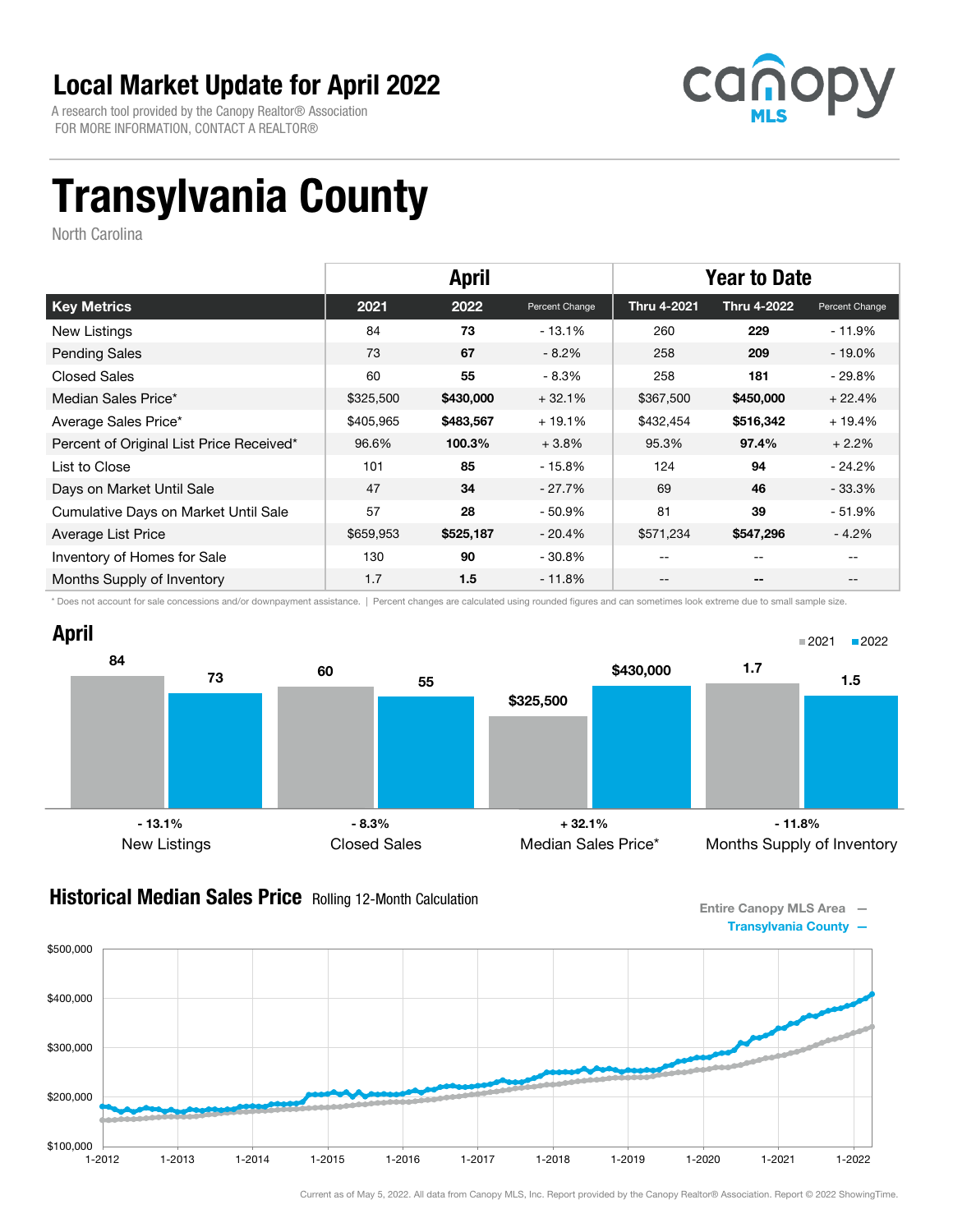A research tool provided by the Canopy Realtor® Association FOR MORE INFORMATION, CONTACT A REALTOR®



## Yancey County

North Carolina

|                                          | <b>April</b> |           |                | <b>Year to Date</b> |                    |                |
|------------------------------------------|--------------|-----------|----------------|---------------------|--------------------|----------------|
| <b>Key Metrics</b>                       | 2021         | 2022      | Percent Change | Thru 4-2021         | <b>Thru 4-2022</b> | Percent Change |
| <b>New Listings</b>                      | 31           | 25        | - 19.4%        | 97                  | 98                 | $+1.0%$        |
| <b>Pending Sales</b>                     | 33           | 19        | - 42.4%        | 120                 | 91                 | $-24.2\%$      |
| <b>Closed Sales</b>                      | 31           | 26        | $-16.1%$       | 105                 | 101                | $-3.8\%$       |
| Median Sales Price*                      | \$280,000    | \$385,000 | $+37.5%$       | \$280,000           | \$340,000          | $+21.4%$       |
| Average Sales Price*                     | \$362,119    | \$444,869 | $+22.9%$       | \$349,866           | \$417,092          | $+19.2%$       |
| Percent of Original List Price Received* | 93.0%        | 98.0%     | $+5.4%$        | 92.1%               | 97.1%              | $+5.4%$        |
| List to Close                            | 180          | 109       | - 39.4%        | 205                 | 105                | $-48.8%$       |
| Days on Market Until Sale                | 116          | 39        | $-66.4%$       | 148                 | 47                 | $-68.2\%$      |
| Cumulative Days on Market Until Sale     | 114          | 45        | $-60.5%$       | 158                 | 52                 | $-67.1%$       |
| Average List Price                       | \$333,932    | \$518,332 | $+55.2%$       | \$393,096           | \$453,915          | $+15.5%$       |
| Inventory of Homes for Sale              | 98           | 54        | - 44.9%        | --                  | --                 |                |
| Months Supply of Inventory               | 3.0          | 1.8       | - 40.0%        | --                  | --                 |                |

\* Does not account for sale concessions and/or downpayment assistance. | Percent changes are calculated using rounded figures and can sometimes look extreme due to small sample size.



#### **Historical Median Sales Price** Rolling 12-Month Calculation

Entire Canopy MLS Area — Yancey County —